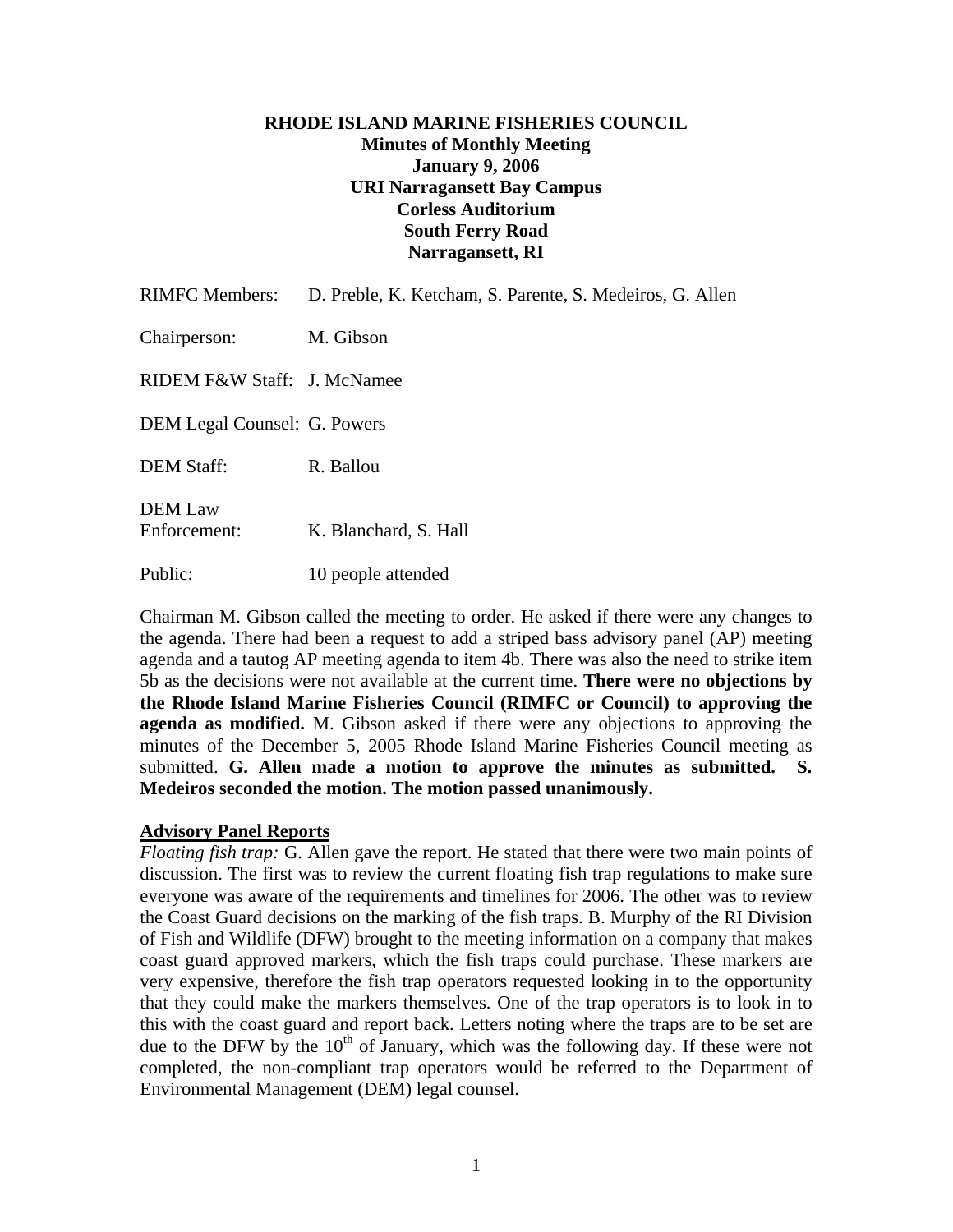S. Hall asked whether the coast guard has indicated what it would take to get their approval on a marine marker. G. Allen stated they did not and A. Glidden had been tasked with looking in to this. He went on to state that if the coast guard states that the markers are not certified or will take a long time to review, the fish trap operators would have to purchase the pre-certified markers. M. Gibson stated that DEM law enforcement needs to be notified of the meeting where the marker issue is looked at so that they know what has been certified or not by the coast guard and can therefore enforce the regulations that exist. T. Hoxsie stated that the operator tasked with looking into this might not be around due to a personal issue. G. Allen asked if T. Hoxsie could take this over. T. Hoxsie stated that he would look in to it.

J. Low asked if the fish trap AP was going to go out of existence after the marking process had ended. G. Allen stated that it would not. J. Low then requested that a commercial rod and reel position be added to the panel. **The Council declined to take action on this request.**

S. Hall stated that he would look in to checking with B. Murphy and then the Coast Guard to see if they will accept privately made aids to navigation.

## **New Business**

*Review of current fluke exemption certificate program:* M. Gibson stated that this was an issue that had been brought up at the end of the previous months meeting and the Council had requested that it be added to the agenda. J. McNamee stated that he had included the regulation where the fluke exemption language existed so that the Council could look at it. The gentlemen who had brought up the issue were in attendance but there basic request was to add in an attrition provision to the exemption language so that individuals who were currently shut out of the program could get in when an existing permit drops out of the program.

B. Bannick stated that his request was exactly that. He felt that there were many permits that existed on record that had either left the state or are no longer in existence. He went on to state that it was unfair that he is a resident and taxpayer in Rhode Island who had landed fluke during the time period the regulations speak to, but could not land fluke in the state and had no way of getting in to the program that would allow him to. He also stated that every other state with the exception of RI allowed you to purchase permits. P. Nicholson supported these statements but said that he did not think it was the intent of the Council to make these permits a commodity. J. McNamee stated that there was no way to tell at this point which permits had left the state because there was no renewal requirement, therefore once a permit had been issued to a boat even though it may not currently be fishing in the state, it still has the opportunity to do so. One thing the DFW could do would be to look at SAFIS landings and match them up with vessels that have permits to see who actively fished for fluke the previous year. There was a discussion about transferring permits. M. Marchetti stated that there were many RI residents who are currently shut out of the fluke fishery and would like to get their hands on one of the fluke exemption certificates. He stated that their inability to get one was wrong.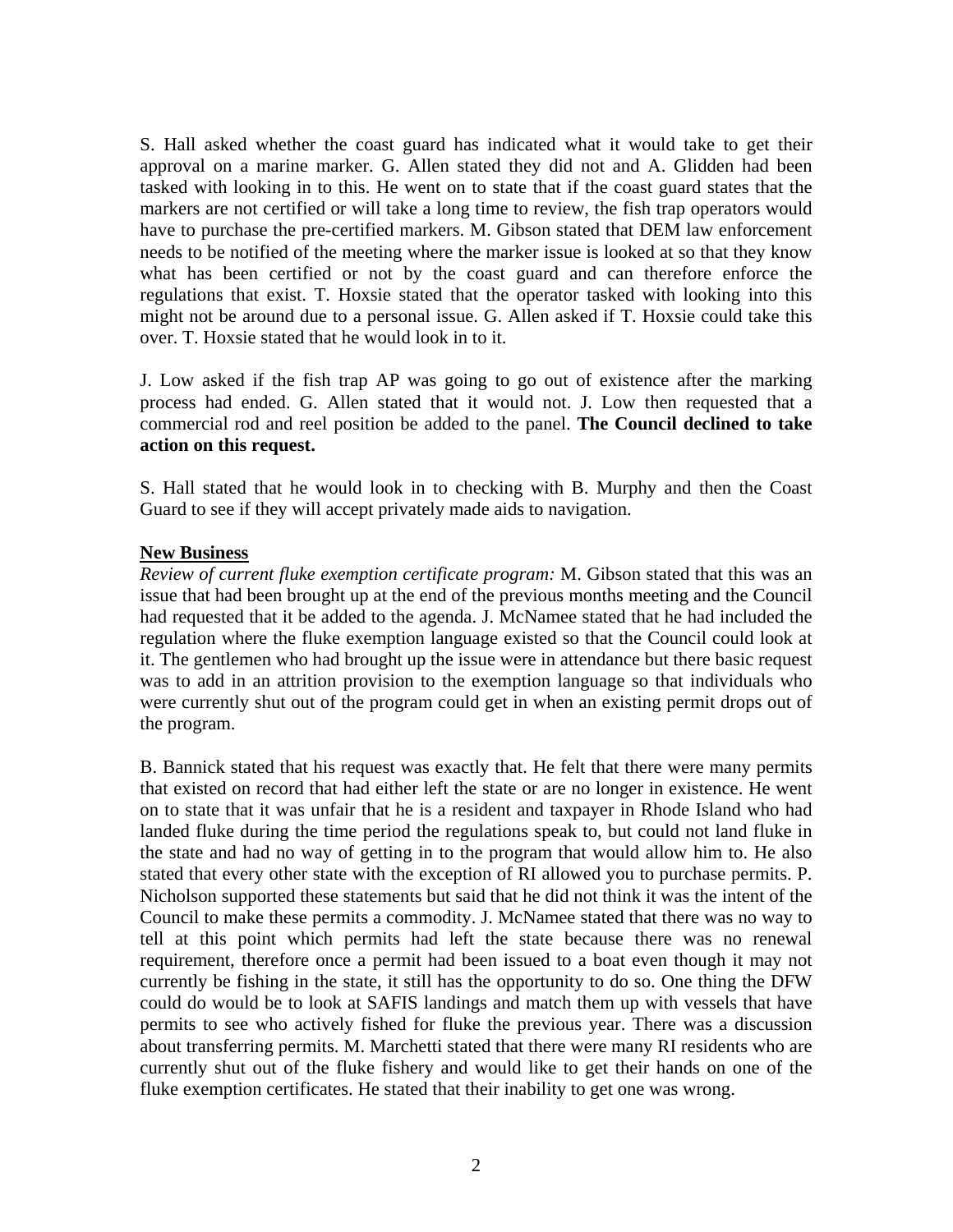S. Medeiros requested looking in to this process and seeing if there was a way to alter the program without completely dismantling it. K. Ketcham stated that he would be hesitant because you could not just open the door for one person, it would be available to all people thereby increasing effort. M. Gibson asked the Council if they would like the DFW to look in to this matter further as far as there ability to identify latent permits and add an agenda item to the February meeting on this. M. Gibson also stated that DEM legal counsel would have to look in to whether the permits could be rescinded if they are deemed latent. S. Parente stated that he saw this as a parallel issue with licensing and the Council had just recently voted to not issue restricted finfish licenses, he didn't understand why they would allow an increase in effort by opening these permits. He went on to state that this was an issue that should be remanded to the advisory panel. **The Council requested that the DFW look in to this further as suggested by M. Gibson and report back in February.**

*Agenda for menhaden advisory panel meeting:* Two other agendas had been added to this agenda item so the Council looked at draft agendas for tautog, striped bass, and menhaden meetings. J. McNamee stated that the menhaden agenda had been included in the packet and striped bass and tautog had been handed out prior to the meeting. **G. Allen made a motion to accept the agendas as submitted with a date change for the striped bass panel. D. Preble seconded the motion. The Council unanimously approved the motion.** 

#### **Other Business**

*Discussion about the Magnusson-Stevens Act reauthorization:* This item came forward as a request from the Director of DEM. R. Ballou stated that the Director was looking for the Council to comment on the issues and provide the Director with any advice that they would like passed on to the Governor. The Governors office would then in turn provide advice to RI's congressional delegation on the act. R. Ballou stated that he thought this would be going before Congress in the near future. The act as it currently existed did not provide any restructuring for the regional Councils. Senator Reed was aware that RI would like a seat on the Mid Atlantic Council as they decide on species critical to RI, and they would be trying to get this added to the act. The Council discussed several items the biggest being addition of a RI seat on the Mid Atlantic Council. **M. Gibson suggested that the DFW draft a number of items of concern to the Council and then email it out to the Council for comments and additions.** This was suggested due to the length and intricacies of the bill that was going forward. **The Council agreed to this course of action but added that they were prepared to send along the advice that the Council strongly requested that RI be given a seat on the Mid Atlantic Council.** The other topics discussed by the Council were the provisions for recreational fishing data in the act and the provisions on privatization or ITQs, which are discussed in the act. Nothing concrete was advised by the Council on these topics at the current time. K. Blanchard stated that there was a section on law enforcement that would allow enforcement agencies to use commercial reporting data to prosecute cases; he requested that the Council support this, as it would be very beneficial to have this ability.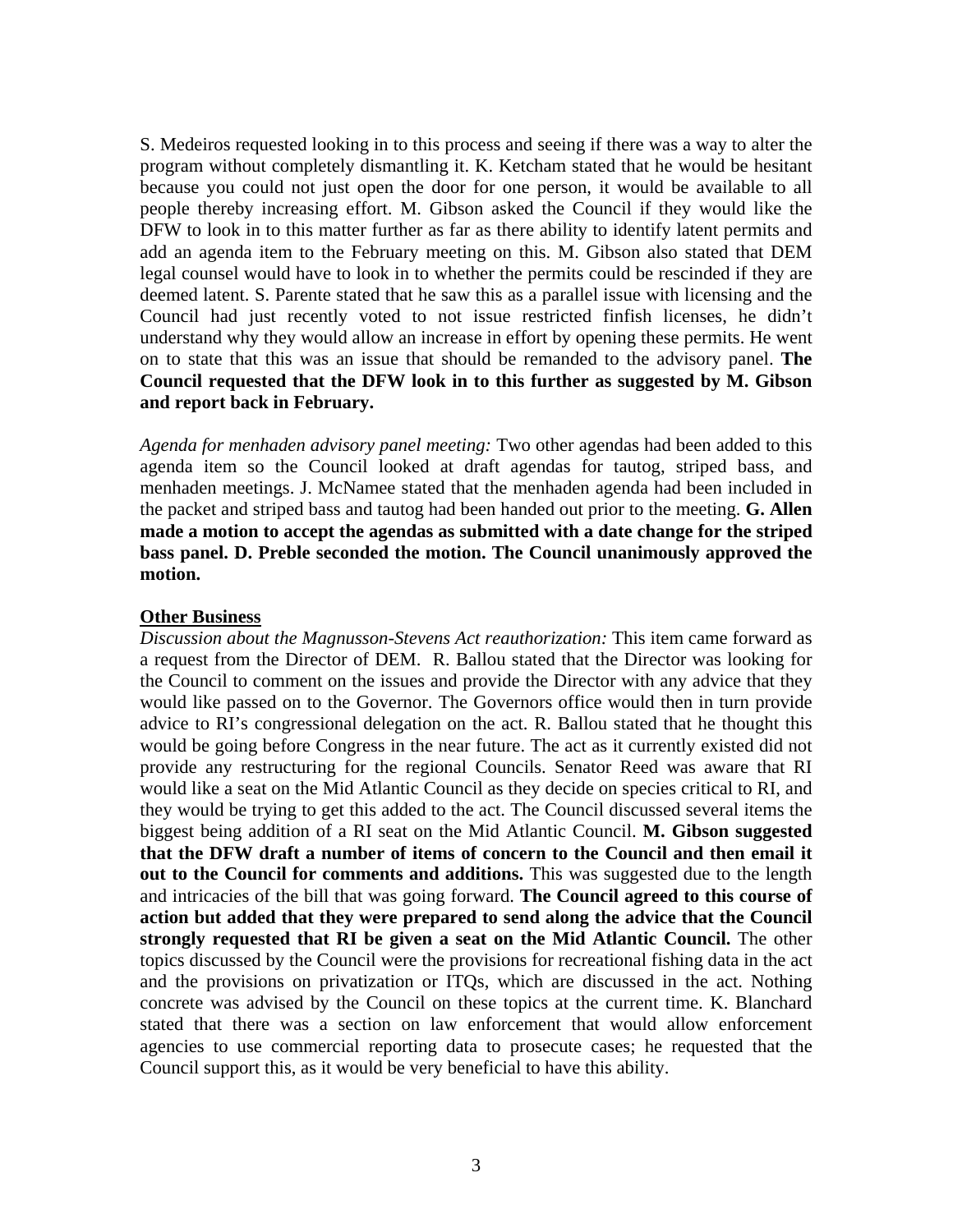*Review of advisory panel membership lists:* J. McNamee stated that he had a few nominees to bring forward and this would also be an opportunity for the Council to bring forward any changes that they wanted. The nominees that had been forwarded to the Council were P. Kennedy as a recreational shellfisherman primary on the shellfish AP, J. Vivari as P. Kennedy's alternate, P. Westcott for the inshore trawler position on the Industry Advisory Committee, and M. Bucko on the Menhaden advisory panel as a bait shop owner primary position. K. Ketcham stated that M. Marchetti agreed to take one of the vacancies on the lobster AP. The Council agreed to make him J. Jordans alternate. L. Dilinger and E. Baker were nominated for the remaining alternates for trap inshore positions. The Council requested that their resumes be brought forward at the next Council meeting. K. Ketcham stated that P. Westcott was also interested in the inshore trawl position on the lobster AP. **M. Gibson asked if there was any objection to approving the nominees as mentioned. The Council had no objections. G. Allen asked that J. White be removed from the floating fish trap AP due to lack of attendance. The Council had no objections to this.** E. Cook was J. Whites alternate on this panel. **G. Allen asked him to fill the primary spot. E. Cook agreed and the Council had no objections.**

*Discussion about the Tri-state River herring Workshop held on 12/19/05:* M. Gibson reminded the Council that the DFW had tried to bring forward regulations the previous year but the Council had not moved forward on them. The DFW went back to the drawing board and put together a workshop with our neighboring states to discuss the issue on a broader scale. J. McNamee gave a brief overview of the meeting stating that it was held in RI and that state representatives from Connecticut and Massachusetts attended. The consensus of the workshop was that the resource is in critically bad condition in the three states and anecdotally along the east coast. He went on to state that both MA and CT would be closing down there fisheries (CT was already closed). There was a discussion on how to get the herring runs closed prior to their arrival in state waters. M. Marchetti stated that he wanted to discuss the influx of out of state boats coming in to RI and pair trawling for herring, stating that it was a large user group conflict and would be coming before the Council in the near future. It was noted that this was a different species of herring. D. MacPherson stated that it appeared to him that everyone acknowledges a problem with the river herring yet nobody seems to be looking for causes for this decline. He thought that implementing an observer program would be one step towards a solution. M. Gibson stated that this is being looked at and an observer program has been proposed to find out if bycatch is a causative agent. He went on to state that CT has offered to hold another meeting in August of 2006 to analyze the latest data including existing observer data and come up with some ideas of where the decline is coming from.

#### **Post agenda discussion**

The Council had a discussion about how the workshop to readdress a sector allocation program (as suggested by D. Preble at the 11/7 public hearing) would take place. The question was whether it would be subject to Open Meetings regulations. If the workshop were held as a meeting sanctioned by the Council, it would be subject to these regulations, however it was suggested that the Council may want a third party, such as